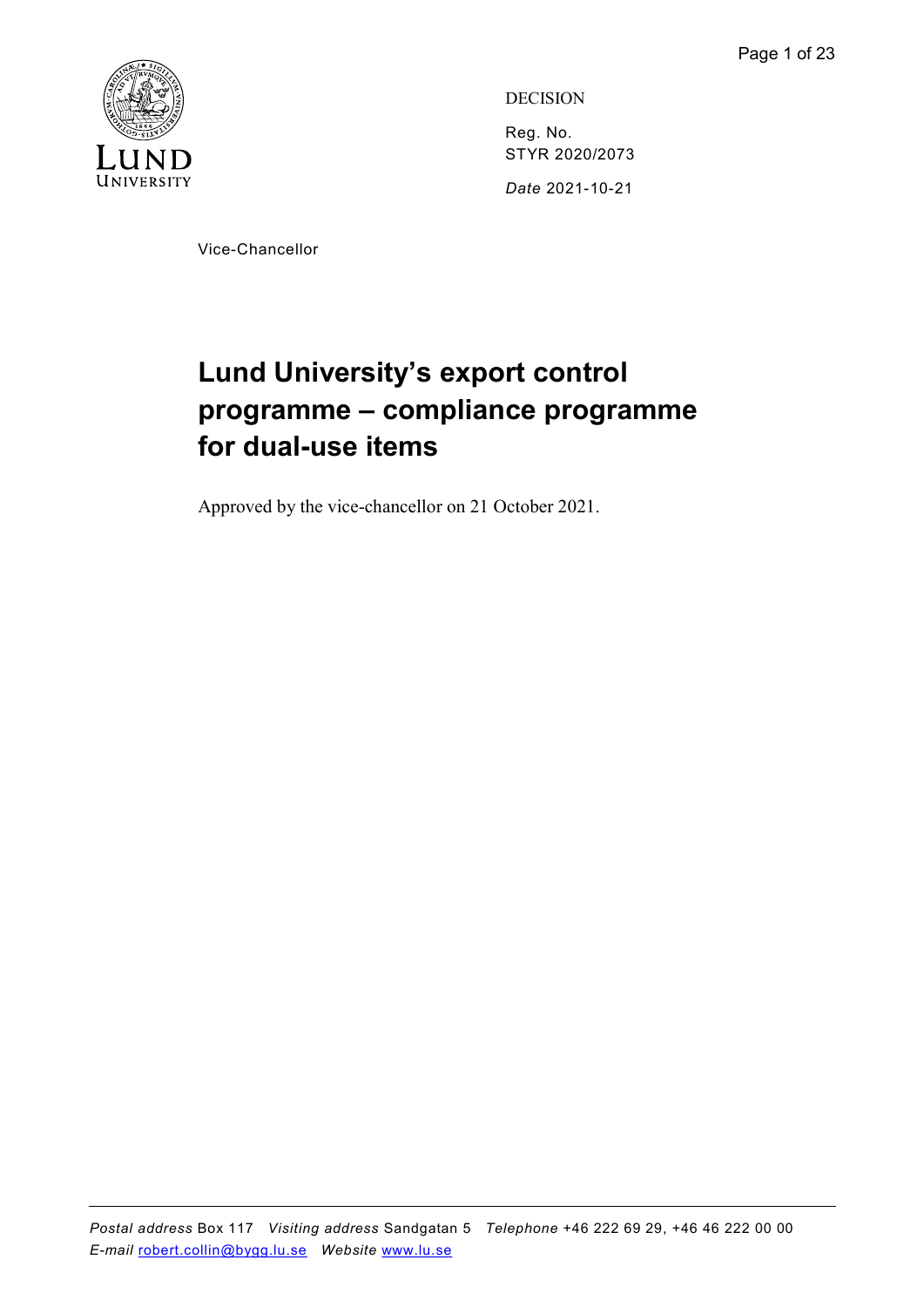## Table of contents

| $l$ . |                                                                            |  |
|-------|----------------------------------------------------------------------------|--|
|       | 2.                                                                         |  |
| 3.    | Organisational structure, areas of responsibility and resources  7<br>3.1. |  |
| 4.    | Continuing professional development and increased awareness13              |  |
| 5.    |                                                                            |  |
| 6.    | Process and procedure for transaction control14                            |  |
| 7.    | Review, revision, reporting and corrective measures17                      |  |
| 8.    |                                                                            |  |
| 9.    |                                                                            |  |
| 10.   |                                                                            |  |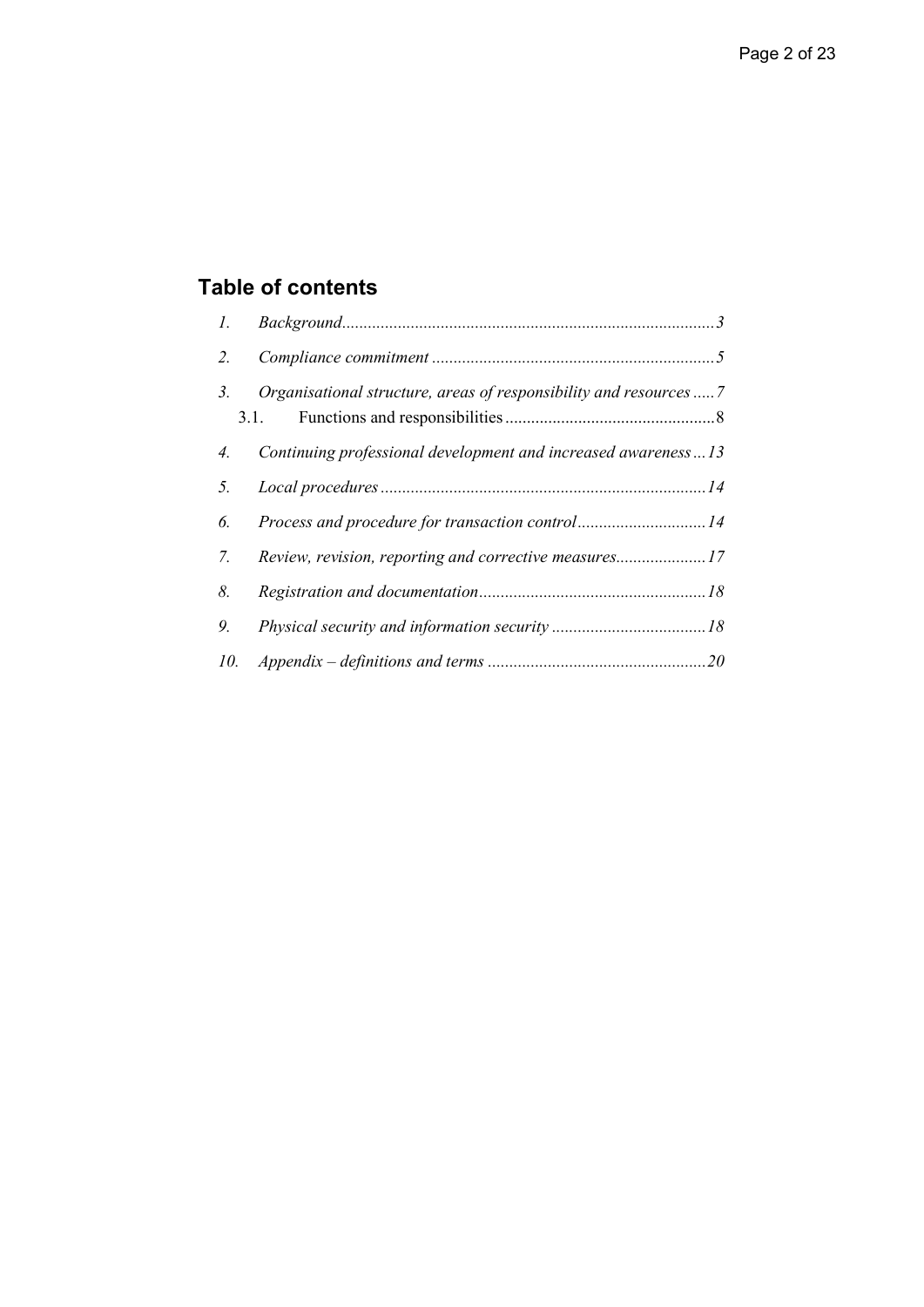## 1. Background

-

Export control is the control of war materials and dual-use items to prevent strategically sensitive products ending up in the wrong hands, or being misused, resulting in reduced national and international security.<sup>1</sup>

War materials are partly materials designed for military use which constitute war materials according to the government's regulations, and partly technical support relating to war materials which constitutes technical aid according to the government's regulations. Some products used may constitute war materials and what is included in this concept is listed in the appendix to the Ordinance on War Materials (1992:1303). The most relevant classifications for Lund University comprise chemical and biological agents, energetic material and software, for example.

Dual-use items are products that are used in civil contexts (academic or industrial) but have properties that enable them also to have military applications, above all for the production of weapons of mass destruction and their vectors or weapons at a high technological level, but also products of particular strategic significance and cybersurveillance products. Examples of such products include different kinds of chemicals, toxic agents, microorganisms, infectious agents, advanced computers and electronic circuits. Sensors, lasers, high-precision machine tools, encryption technology, navigational equipment, driverless vehicles, gyros, light and strong materials and special alloys may also constitute dual-use items. Examples of dualuse items exported from Sweden are telecommunications equipment containing encryption, thermal imaging cameras, carbon fibre, frequency converters and heat exchangers. Dual-use items also include software and technology and all goods that can be used both for non-explosive purposes and to contribute in some way to the

<sup>&</sup>lt;sup>1</sup> Definitions of words and concepts in the field are provided in the Appendix.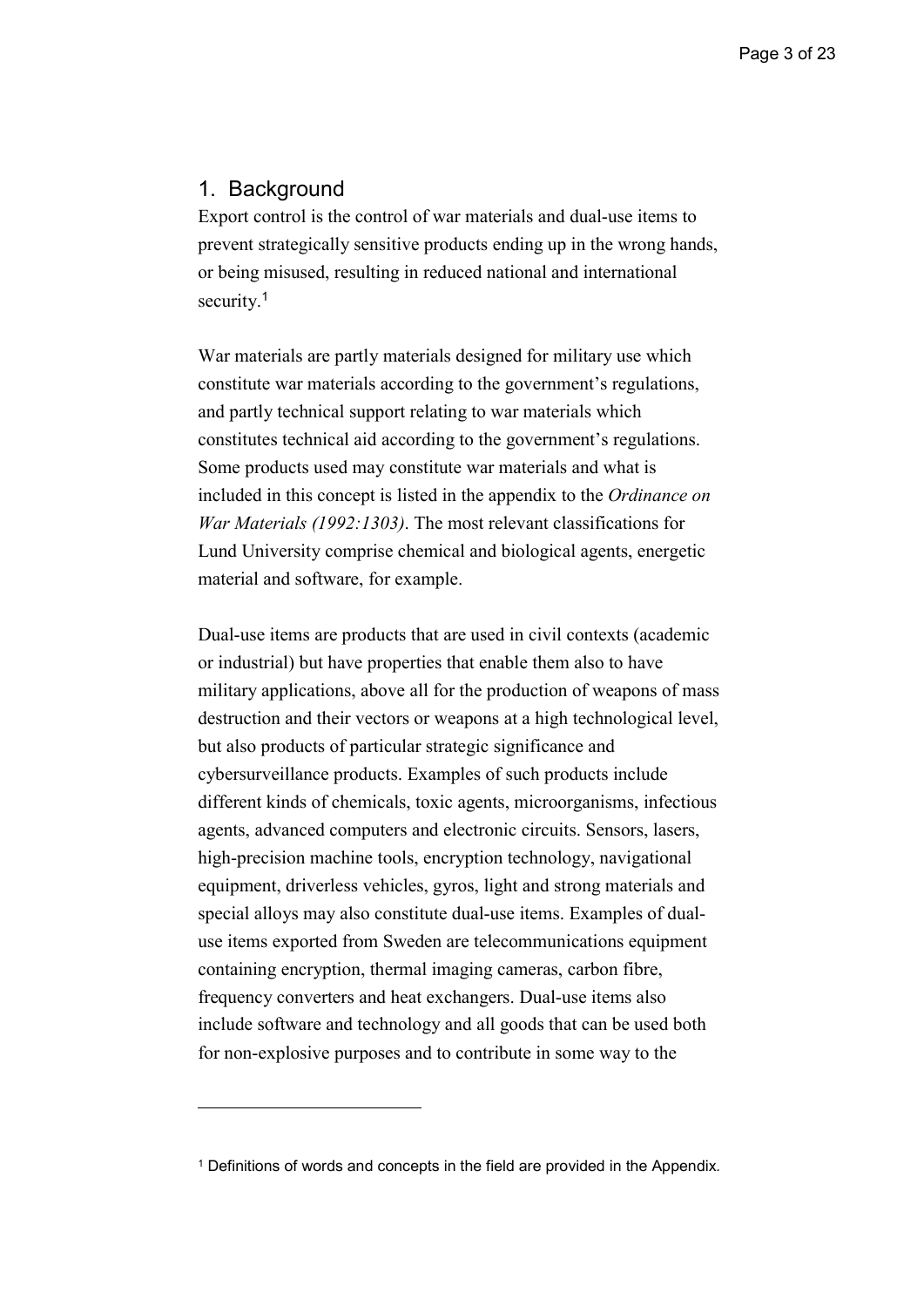Page 4 of 23

production of nuclear weapons or other nuclear charges. Technology refers to specific information necessary for the development, production or use of dual-use items. This includes the transfer of certain information of a technical nature or that is sensitive in some other way, e.g. transfer of expertise (for example through training and associated teaching materials), research findings (e.g. reports and publications), models and plans. The exception is generally available information, basic research or the minimum information required for patent applications.<sup>2</sup>

Within the EU there is a common Regulation (EU) 2021/821 of the European Parliament and of the Council setting up a Union regime for the control of exports, brokering, technical assistance, transit and transfer of dual-use items. For this purpose, control lists (appendix I to the regulation) specify which products are subject to restrictions and are to undergo checks to authorise their export. The control lists are updated annually. In Sweden, the regulation is complemented by the Act (2000:1064) on the control of dual-use items and technical assistance and by the Ordinance (2000:1217) of the same name. Products not included in the lists may also be subject to controls, under the catch-all clause, if the exporter or the supervisory authority has information on the product being, or having the potential to be, intended for use in connection with mass destruction programmes or as a vector for such weapons, e.g. missiles or drones, or other military purposes. The rules and regulations cover both the physical movement and electronic transfer of the regulated products. The transfer of technology via telephone, email, fax or other electronic means, is also covered by controls, and this includes making products available via internet. In principle, no authorisation is required for transfer of dualuse items to another country within the EU.

-

<sup>2</sup> More examples of dual-use items and research areas more likely to be affected by export control are provided in the guidance Commission recommendation (EU) 2021/1700.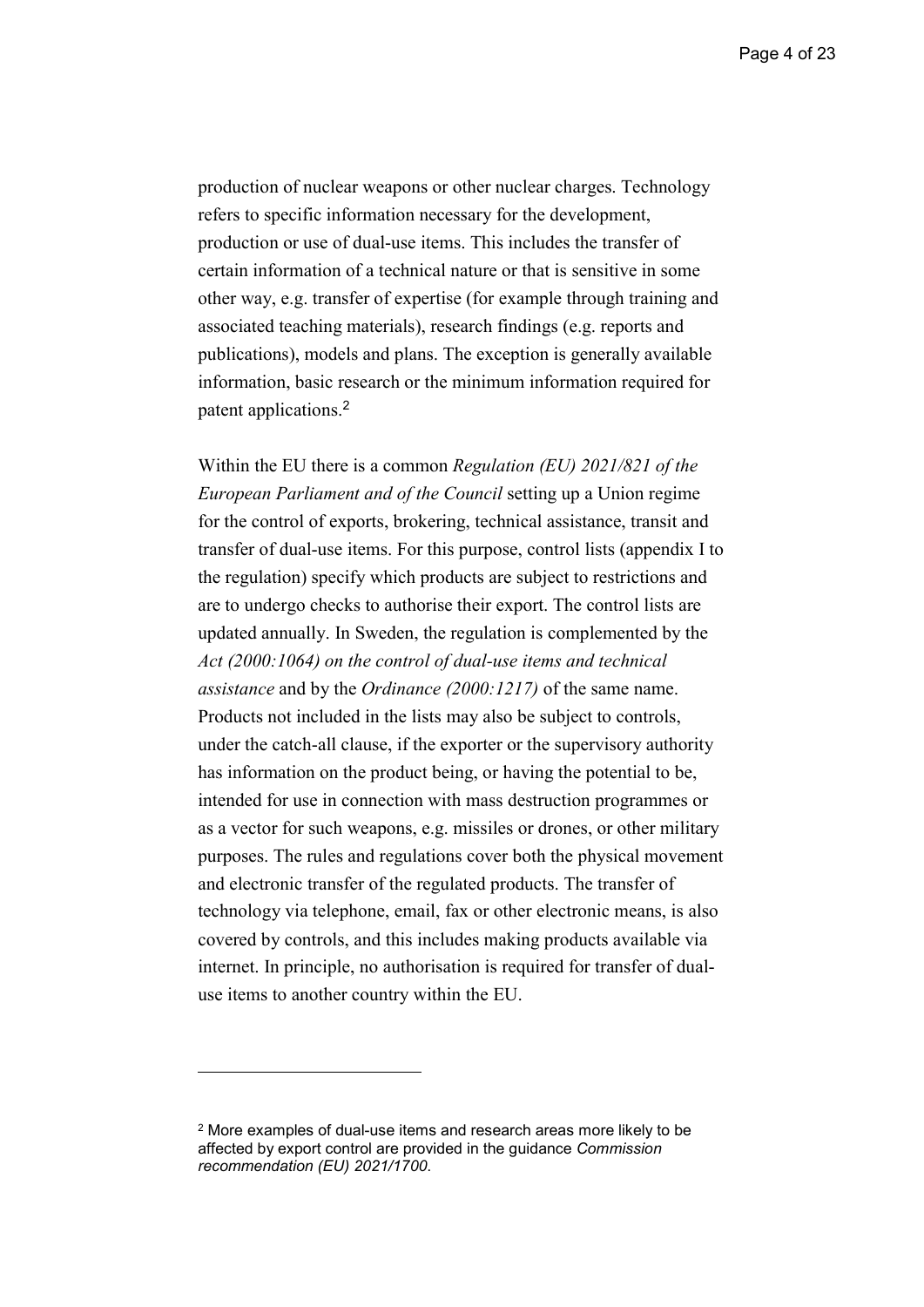Export restrictions in the form of sanctions are decided by bodies including the UN, the EU and the Organisation for Security and Cooperation in Europe (OSCE). If an export is covered by a sanction provision, this takes precedence over any previously granted export permit. Sanction provisions may prohibit the export of certain products, or require that the export of products which are not otherwise controlled be subject to an authorisation requirement. Violations of the export control regulations are punishable and may result in fines or imprisonment. Penalties may also take the form of sanctions and blacklisting against a company's activities.

It is primarily the control of dual-use items that concerns Lund University's activities. The export control programme therefore primarily takes account of this but also of products that are considered as war materials potentially being present within the organisation and therefore to be handled accordingly. However, the majority of products handled at the University are not affected by any export control restrictions. Even if an export is covered by export restrictions, this does not in itself mean that the product cannot be exported, but that an export review must be conducted and an export permit is required.

#### 2. Compliance commitment

Lund University is part of a worldwide academic community and stands behind the fundamental values around which European universities are united. The University's core values establish the importance of autonomy and academic freedom. Universities are to be free of pressures from wider society and to defend the freedom, integrity and quality of education and research. The core values are also based on the legislation that a Swedish public authority must follow and they are to safeguard democracy and democratic principles such as human rights and freedoms.

Lund University's vision is to be a world-class university that understands, explains and improves our world and the human condition. One of the University's tasks is to contribute to the solution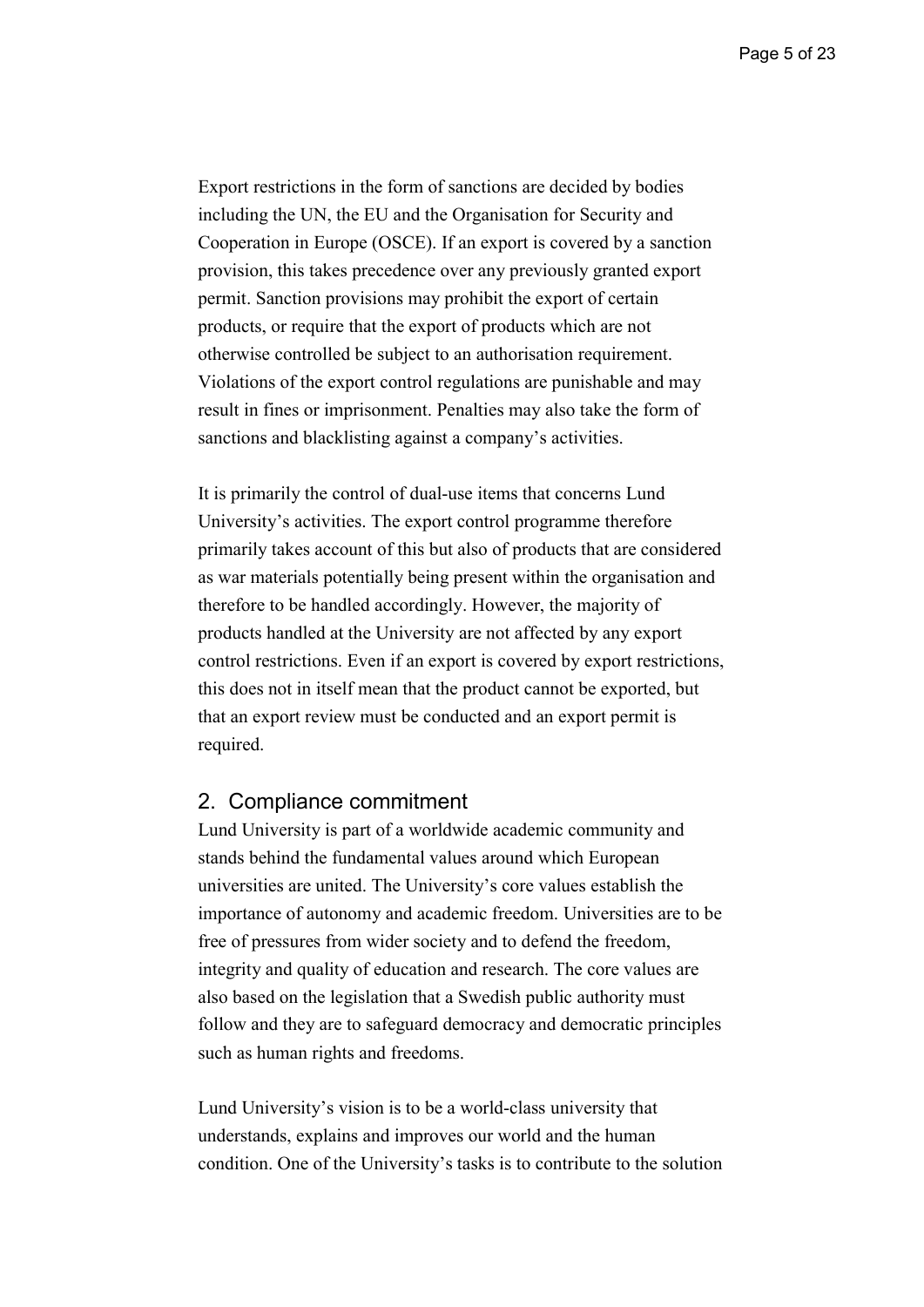of key societal challenges. Research is to be conducted in dynamic and well-organised environments and to be ethically grounded, as well as openly accessible. Success in this requires broad interdisciplinary cooperation within the University in collaboration with organisations beyond academia. This includes several faculties, as well as external cooperation partners in Sweden and globally. A large part of the University's success can be ascribed to its ability to create disciplinary breadth and boundary-crossing collaborations, as well as internationalisation and close collaboration with wider society.

Lund University's core values and vision point to a complex relationship with export control. The majority of Lund University's activities probably do not handle products subject to export restrictions, but they are likely to occur in certain activities – above all dual-use items. Export control does not aim to curb basic research or the dissemination of research findings and transfer of knowledge that is already publicly accessible. In cases in which the products subject to export restrictions are handled, compliance with export control regulations is important so that Lund University does not unintentionally contribute to strategically sensitive products ending up in the wrong hands or being misused, resulting in reduced national and international security. As a public authority, Lund University is to follow and ensure compliance with the laws and other provisions, on both the national and EU levels, that apply to export control. For dualuse items, the legislation covers the export, transfer, brokering and transit of export-controlled products, technology and software. Products with export control restrictions are prohibited from export if this contravenes Sweden's international obligations or Sweden's foreign policy in general (such as issued embargos and sanctions).

All employees in their respective functions (researchers, teaching staff, doctoral students, postdocs, technical and administrative staff, other staff), and those who are connected to Lund University in other ways (students, commissioned consultants, associated researchers, etc.), are obliged to comply with the present export control programme and its rules. No export-controlled products, technology,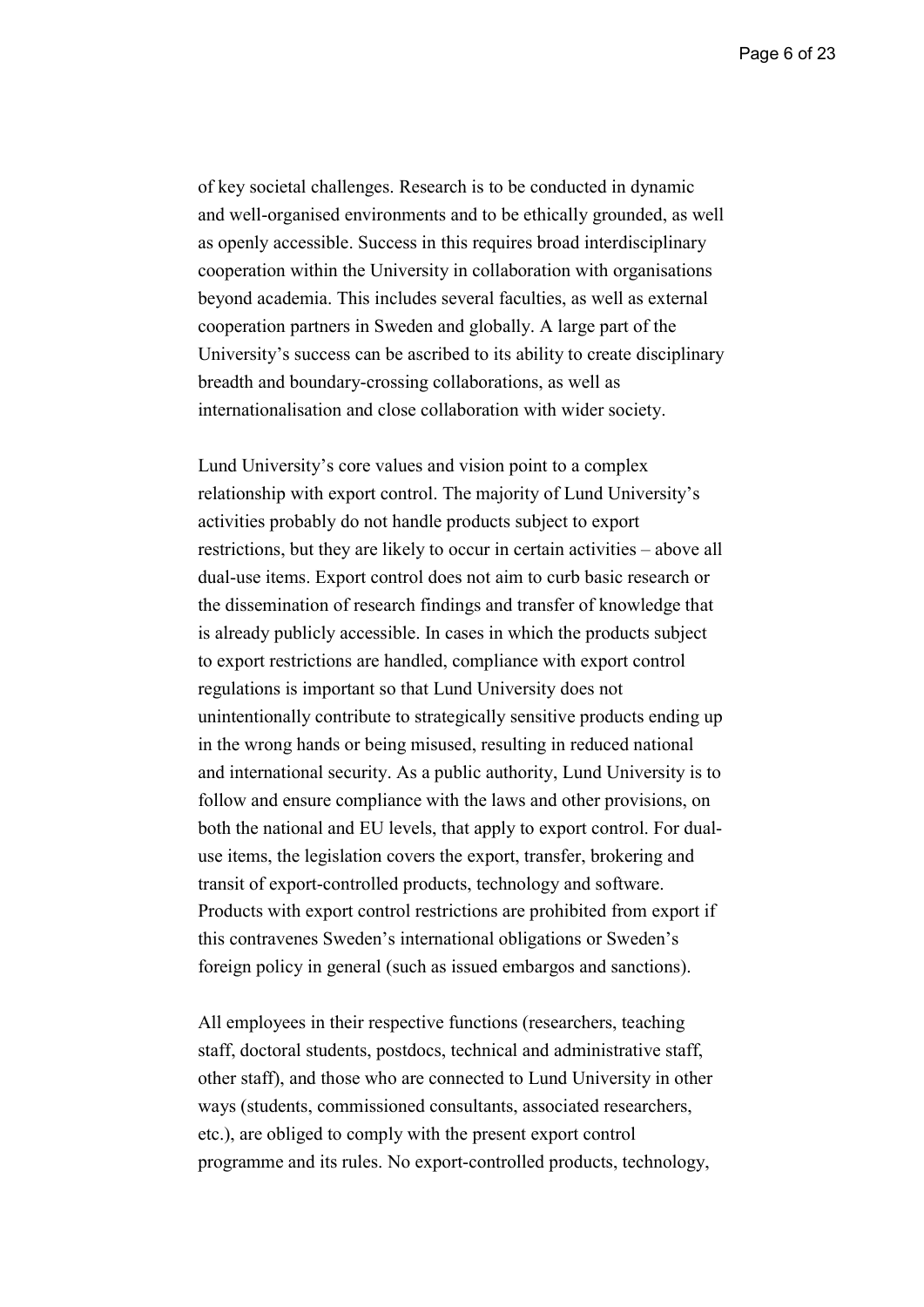or other services which may be subject to restrictions are permitted to be transferred abroad without prior clarification as to whether export control applies. If an export permit is required, no export procedure can begin until and unless such a permit has been obtained.

The responsibility for ensuring compliance with rules and regulations on export control lies with the organisational units. They are supported by an export control function, which takes the form of a resource within LU Estates whose role is to monitor developments in the area and to offer guidance, information and advice.

## 3. Organisational structure, areas of responsibility and resources

The ultimate responsibility for Lund University's activities in connection with export control and trade of dual-use items lies with the vice-chancellor. The management of matters concerning export control is entrusted to an export control organisation with various functions and responsibilities, which also offers support to promote compliance. The export control organisation, which is presented in an overview in Figure 1, is integrated in the regular line structure and its functions and integrated in the management structures in place for faculty-wide research environments and for commissioned education.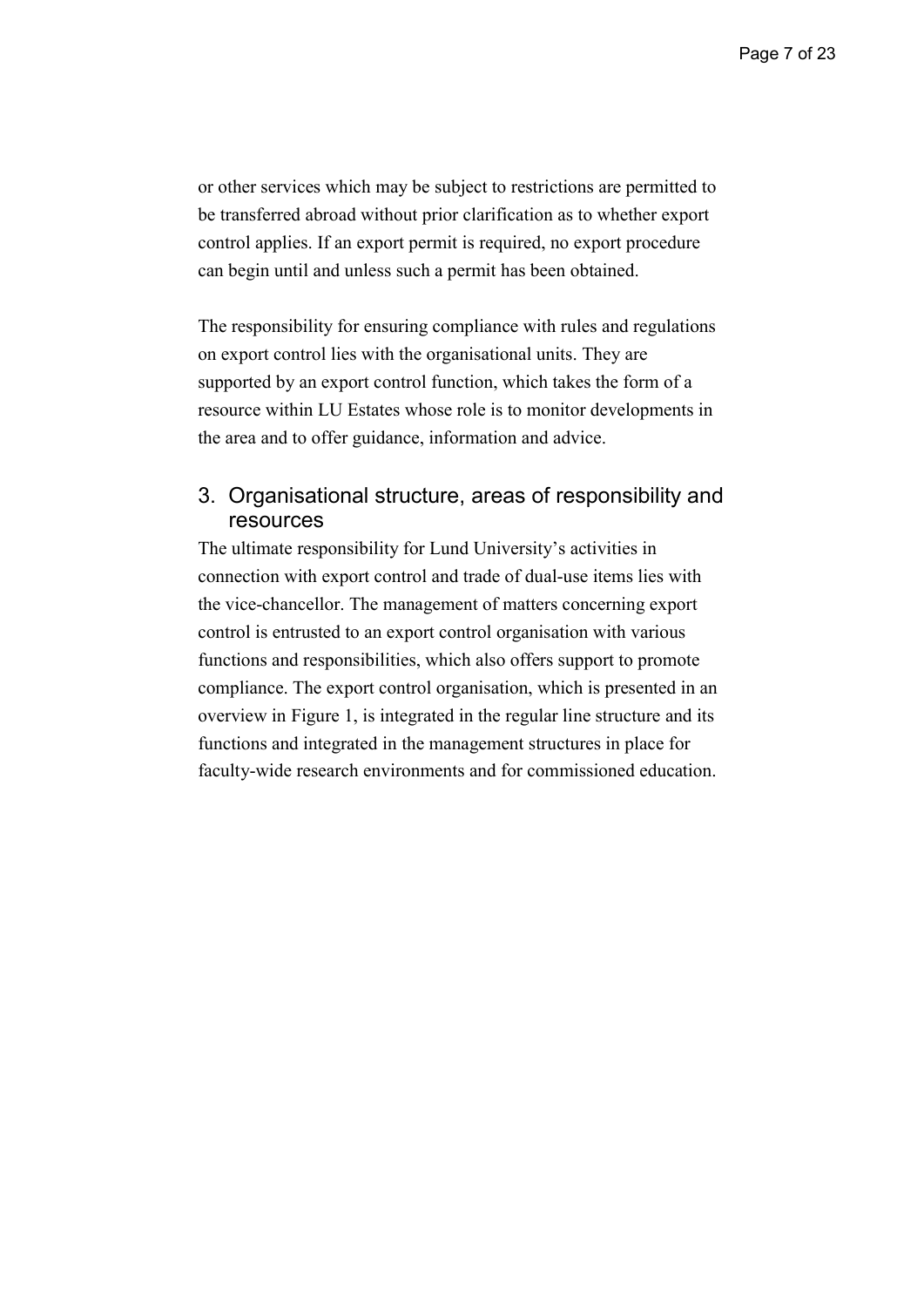

Figure 1. Organisational structure at Lund University regarding export control.

## 3.1. Functions and responsibilities

The vice-chancellor holds the ultimate responsibility for export control at Lund University and is the person who approves Lund University's export control programme, with its commitment to compliance and its organisational structure, and who appoints the people responsible for export control.

## Export control function

The export control function is a central supporting resource, located within the division for Security and Environment (LU Estates), which functions as a support for Lund University's various organisational units on issues connected to export control. The export control function is not responsible for export control within other organisational units. The chief security officer is responsible for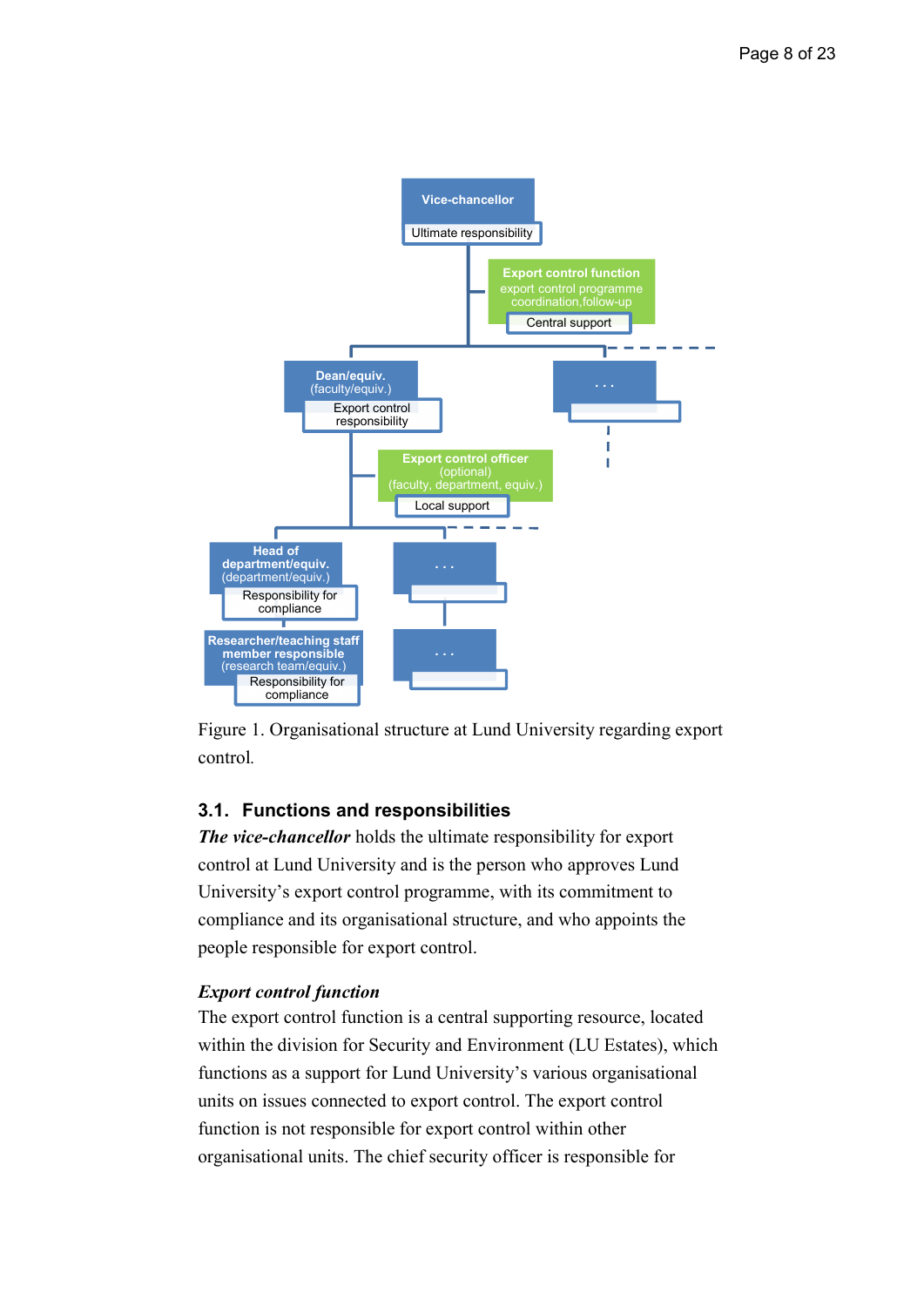monitoring developments in this area, for coordination and follow-up and for ensuring that a security coordinator specialising in export control is available at the Security and Environment division. The export control function is mainly assured by the security coordinator specialising in export control. The export control function is supported by other resources within Security and Environment whose areas are covered by export control, such as the chief security officer, the chemical safety coordinator, the chemical and biosecurity coordinator and the radiation safety expert. The export control function has the following supporting tasks:

- To monitor developments in the area of export control
- To represent Lund University on issues concerning export control
- To develop the export control programme, as and when revisions are necessary to submit documentation and recommendations for amendments to the vice-chancellor
- To make information and advice available to support those responsible for export control and others involved in export control
- To assist with guidance in applications for export permits
- Where necessary, to review cases in the export control process before they go to the responsible export control manager for a decision
- Where necessary, to assist the export control manager in the investigation of events in case of suspected (or confirmed) cases of non-compliance with the export control regulations
- To issue annual fee statements for dual-use items to ISP
- To conduct ongoing checks of daily compliance work

#### Export control manager (dean/equivalent)

- Maintains a basic understanding of export control
- Ensures that the commitment to compliance is fulfilled within their area of activity (faculty/equiv.) in association with the research director and the education director
- Represents their area of activity on issues connected to export control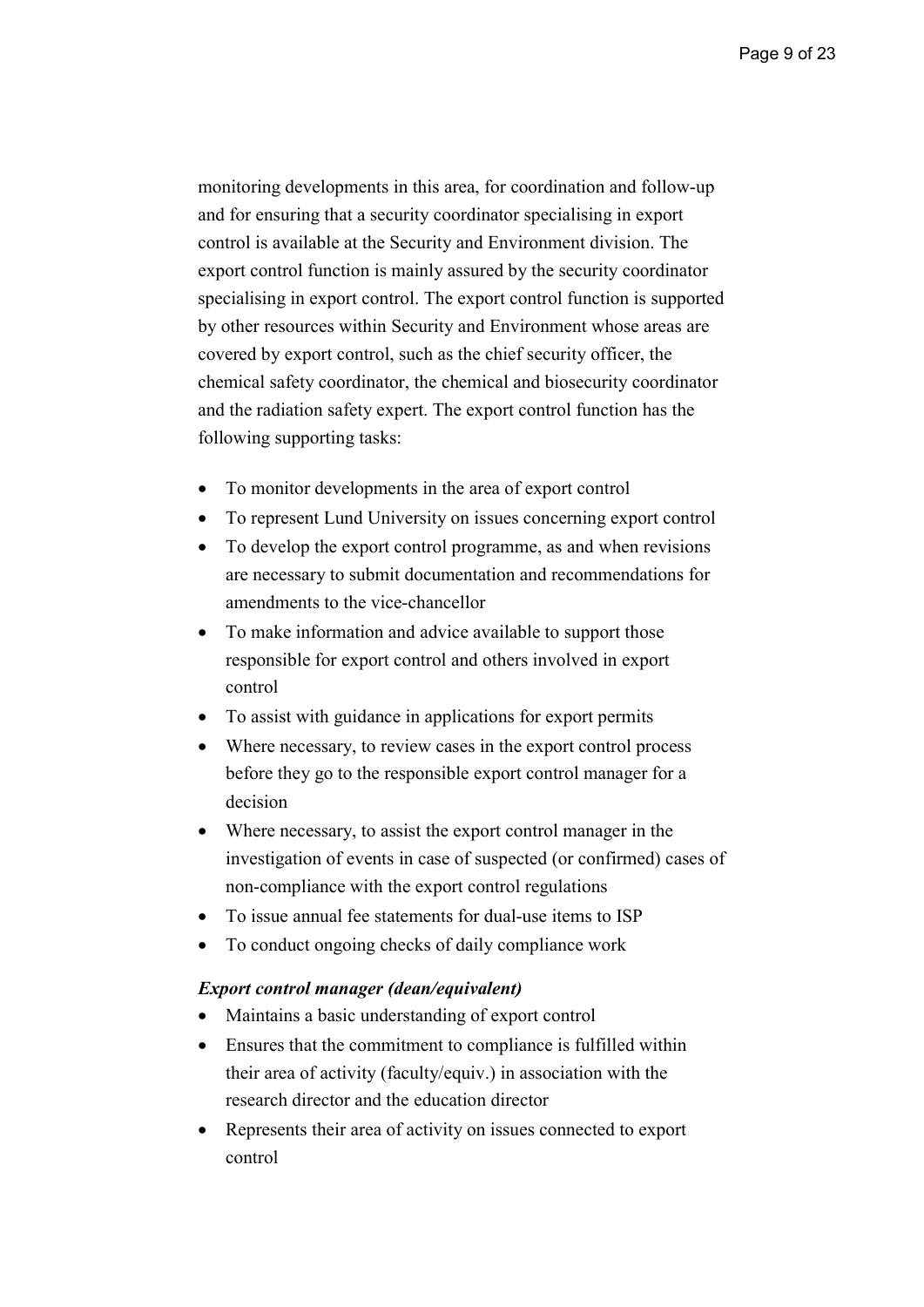- Approves local procedures for export control and management of dual-use items for their area of activity (where necessary)
- Where necessary, passes on the function of responsibility for compliance (head of department/equivalent) to the heads of department concerned with delimitation of responsibility to their own area of activity (department/equivalent); otherwise, the responsibility for this function remains with the dean. The function of responsibility for compliance (head of department/equivalent) cannot be delegated further than the head of department.
- Appoints export control officers within their area of activity (where necessary)
- Decides and signs any requests for prior notification or application for a permit
- Manages international cooperation agreements taking account of the requirements of export control regulations and sanction rules
- Stops any exports that do not meet the requirements of export control regulations
- Manages and investigates any negligence regarding export control (together with the manager responsible/head of department/equivalent and with the support of the faculty's HR), e.g. events in case of suspected (or confirmed) cases of noncompliance with export control regulations
- Informs the export control function prior to exports requiring an export permit

#### Export control officer (at the faculty/department/equivalent)

- A function (optional) which can be appointed at various levels locally within the organisation where needed
- Maintains a basic understanding of export control
- Acts as a local support within the area of activity on export control issues
- Prepares and produces documentation for the export control manager for export control matters within the area of activity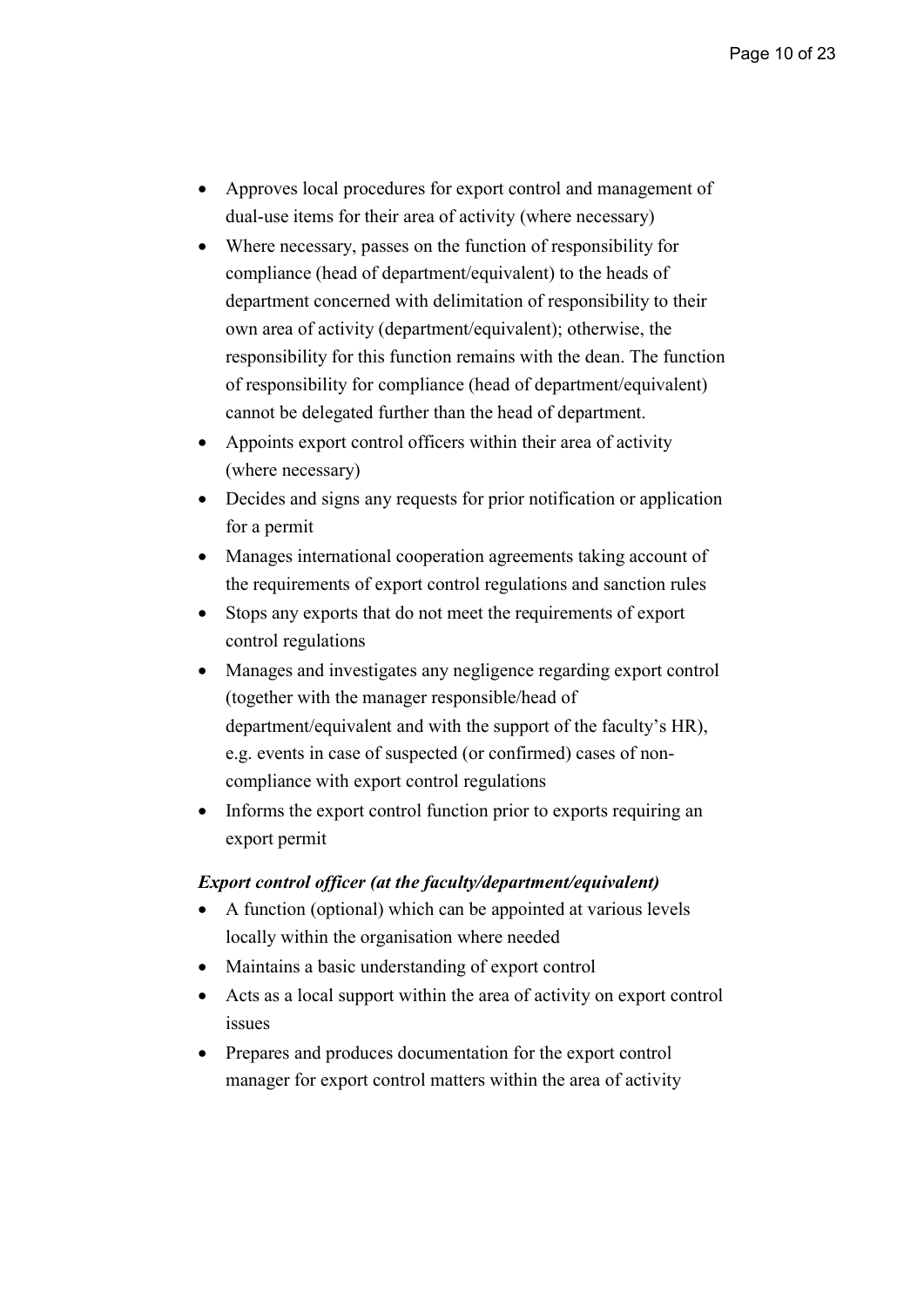• Notifies the head of department/equivalent concerned in cases of suspected (or confirmed) non-compliance with export control regulations

#### Responsibility for compliance (head of department/equivalent)

This programme presumes that the dean (export control manager) has allocated responsibility for compliance (head of department/equivalent) to the head of department. If not, the responsibility remains with the dean. The function cannot be further delegated by the head of department.

- Works in accordance with the present export control programme
- Maintains a basic understanding of export control
- The head of department/equivalent is responsible for compliance with export control regulations in their own area of activity
- Ensures that the employees concerned within their area of activity have understanding and knowledge of their obligations regarding export control and its rules
- Notifies the export control manager and the export control function in case of suspected or confirmed non-compliance with export control regulations
- Within their area of activity, has the authority to block an export which does not meet the requirements of the export control regulations
- Identifies, continuously inventories and initiates export control matters linked to their area of activity
- Prepares and produces documentation for the export control manager for export control matters within their area of activity (with the help of the researcher/teaching staff member responsible and a locally appointed officer where necessary)
- Reviews collaboration agreements with reference to the requirements and sanction rules of the export control regulations
- Informs the export control manager about the export control situation in their area of activity and any exports requiring an export permit (may also apply to certain collaborations, work and supervision for which the head of department/equivalent is responsible)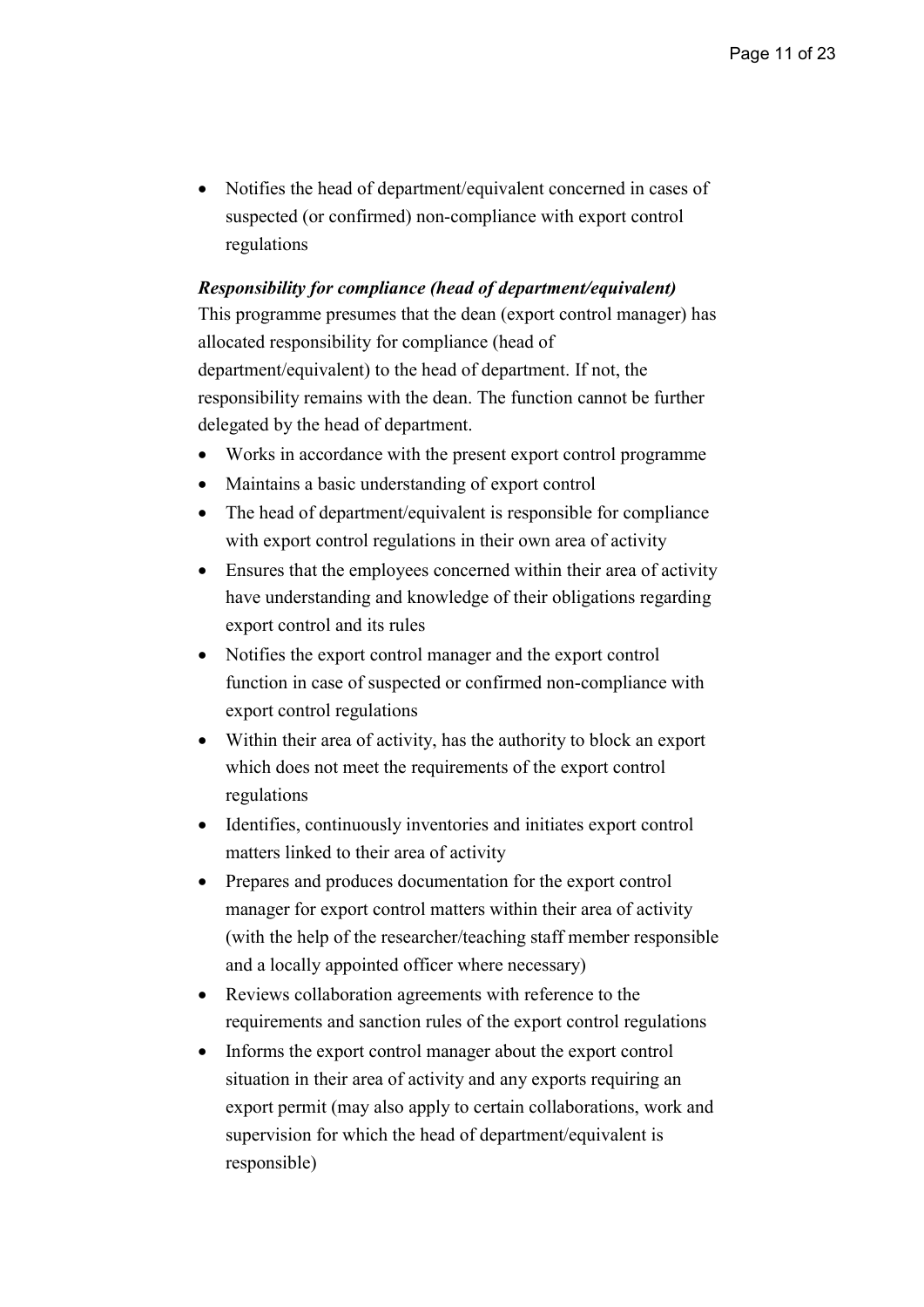- Communicates information needed to investigate export control matters to the export control manager and officers involved
- Assesses which local security measures are required within their area of activity to protect products subject to export control restrictions

#### Responsibility for compliance (researcher/teaching staff member responsible)

The researcher/teaching staff member responsible (PI, research team leader, course director) has the ultimate responsibility for communicating and ensuring the information needed to investigate any potential export control matters linked to their field of research. The researcher/teaching staff member responsible (PI, research team leader, course director) also has the obligation to report any changes and new needs regarding export control that may arise in projects, courses, collaborations, work and supervision for which they are responsible.

- Works in accordance with the present export control programme
- Maintains a basic understanding of export control linked to their own research field
- Ensures that the staff concerned within their research field have an understanding and knowledge of their obligations regarding export control and its rules
- Does not initiate external engagement or other forms of collaboration which are not compatible with export control regulations
- Identifies, at the earliest possible stage, any issues linked to export control concerning their own research and education activities
- Reviews publications and other written materials as well as other digital information linked to their area of activity with regard to export control regulations before making them available to the public
- Informs the head of department and line manager as to identified matters and issues connected to export control
- Assists the head of department with the preparation of export control matters within their research and education activities by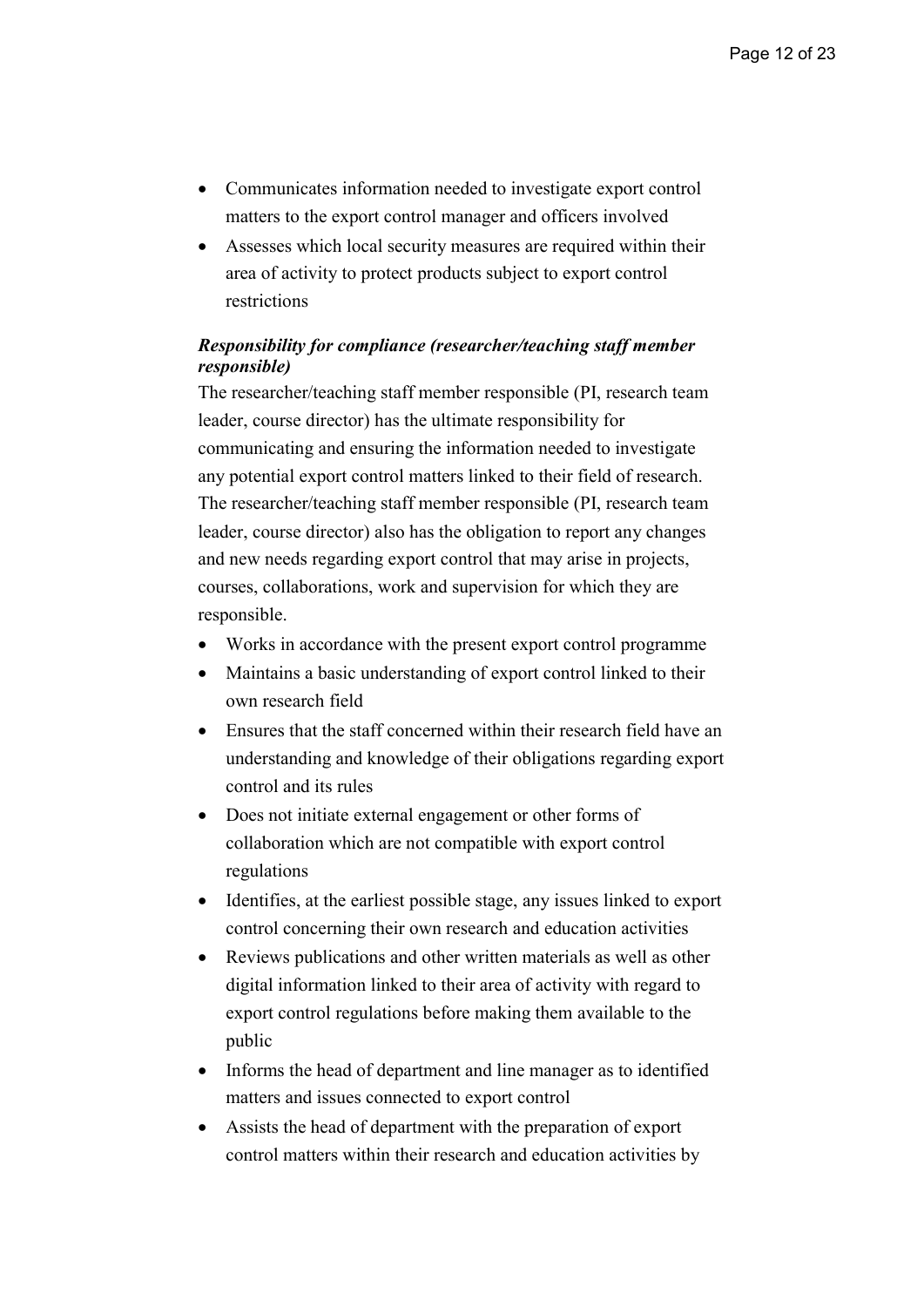conducting checks where necessary according to the checklist for export control and classifying products (with help from a locally appointed officer where necessary)

• Notifies the line manager or head of department in cases of suspected (or confirmed) non-compliance with export control regulations

#### Responsibility for compliance (other employees/participants)

- Works in accordance with the present export control programme
- Maintains a basic understanding of export control relating to their field
- Assists the researcher/teaching staff member responsible (PI, research team leader, course director) with assessments regarding export control and works on any permit applications
- Communicates/raises the issue with their line manager or head of department in suspected (or confirmed) cases of non-compliance with export control regulations

## 4. Continuing professional development and increased awareness

Continuing professional development and increased awareness of export control and trade with dual-use items is required for the staff concerned to enable them to carry out their work duties and take their compliance work seriously. The export control function monitors developments within export control and assists with guidance, information, training materials and method support.

Information about export control is to be included in relevant internal training sessions offered by the administration and other parts of the organisation. Introduction to export control and trade with dual-use items is, for example, to be provided in connection with the induction of new employees and as necessary.

Training in the basics of export control, intended for Swedish higher education institutions, is offered by the Swedish Export Control Society. This is intended for those working with export control in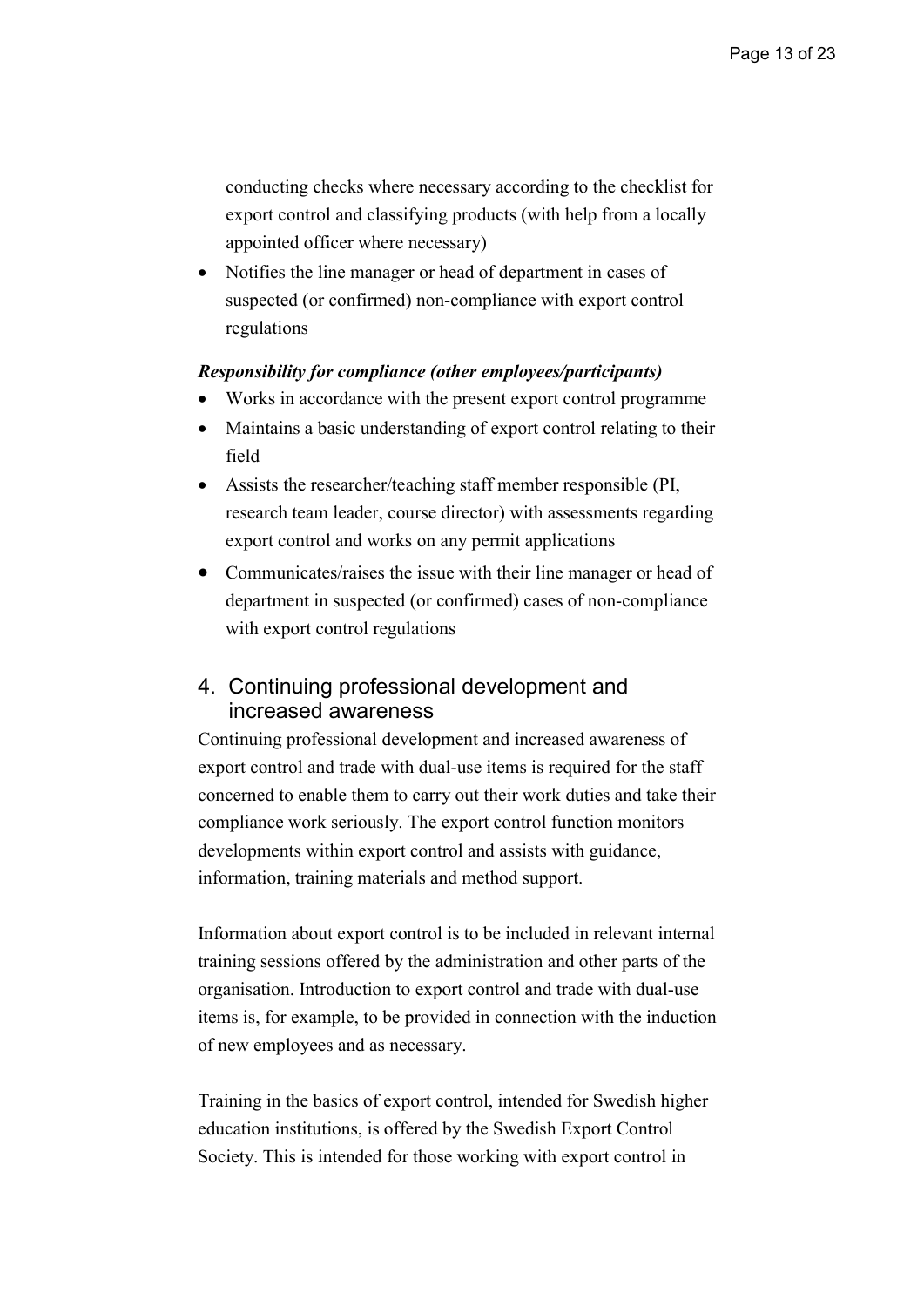various positions, such as management/managers, executives/research team leaders, officers, and wherever necessary.

#### 5. Local procedures

Within each faculty/equivalent, the dean/equivalent is responsible for export control. All deans/equivalent are to study sufficient information about export control to be able to assess whether their area of activity is affected by export control regulations. The assessment is to be documented in writing and registered according to Lund University's records management plan and the export control function is to be informed of the assessment.

Where necessary, those responsible for export control (deans/equivalent with faculties/equivalents affected by export control regulations) are to establish written local procedures for export control and management of dual-use items for their organisation. The procedures are to be familiar to all staff concerned. The responsibility for compliance with these procedures in the organisation at the departmental/equivalent level lies with each head of department/equivalent and at the research team level/equivalent with the researcher/teaching staff member responsible (PI, research team leader, course director). The procedures are to be reviewed regularly and updated as necessary. In connection with this review, a copy is to be sent to the export control function.

The export control function makes information and advice available to support the local export control procedures of those responsible for export control (deans/equivalents).

## 6. Process and procedure for transaction control

In order to determine whether a product is subject to export control in Sweden, the product's export control classification needs to be checked. This is done by the researcher/teaching staff member responsible (PI, research team leader, course director), possibly supported by the local export control officer, as they are best placed to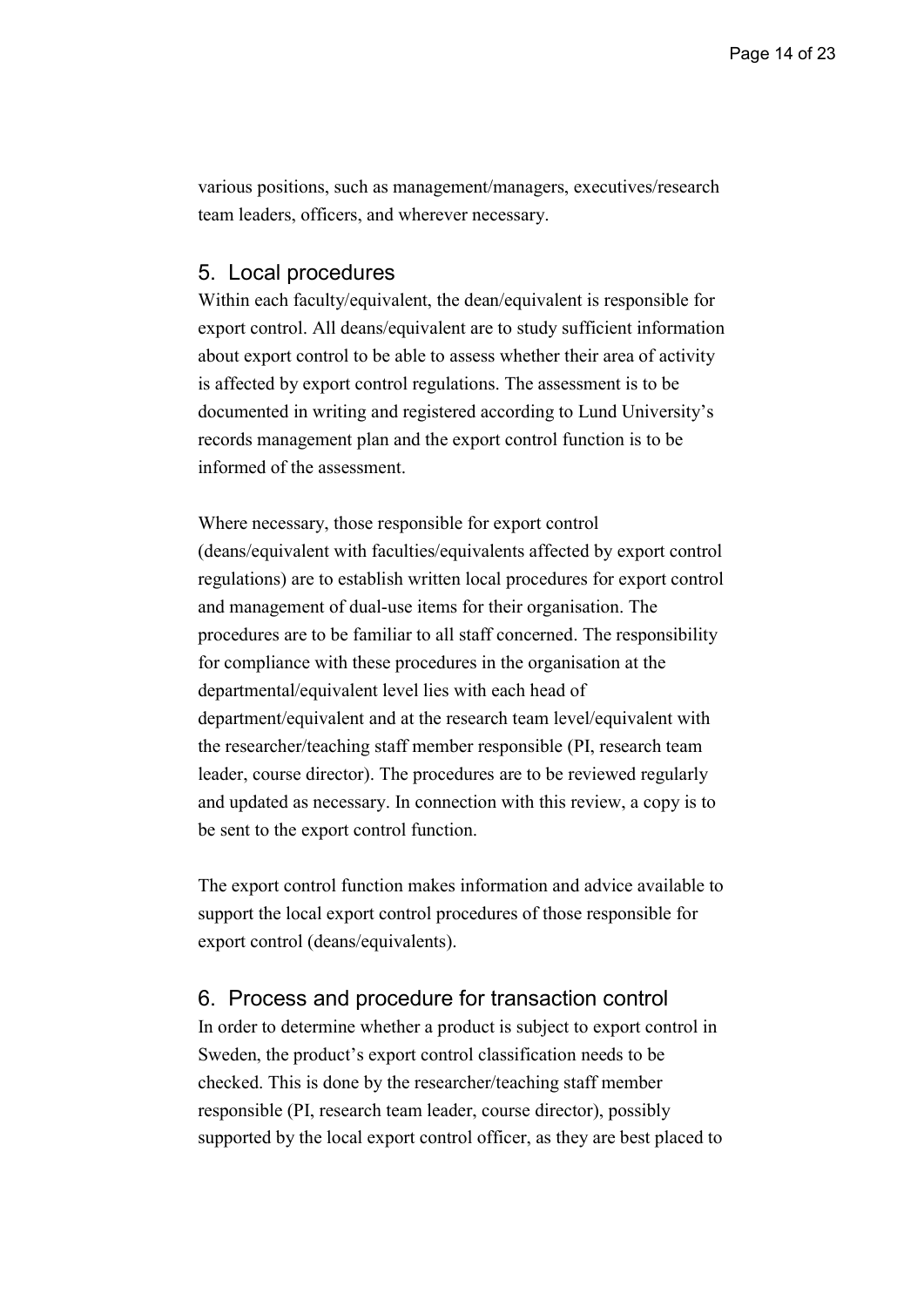know the products used in the organisation. When checking a product's export control classification, it is appropriate first to check whether the product is classified according to the war materials regulations and applicable sanction rules. Subsequently, a check is to be conducted according to the rules and regulations for dual-use items. Each transaction with a potential export restriction which may require an export permit is to be processed separately according to the export control procedure visualised in the chart in Figure 2.





The export issue is to be considered already at the planning stage of collaborations and, for example, as soon as non-disclosure agreements (NDAs) start to be discussed. (Export also comprises the transfer of information through oral communication of technology.) No commitments are to be signed before initial controls have been conducted to determine whether the commitment is affected by restrictions linked to export control. No transactions (exports) are to take place before an export review has been completed and any necessary export permits have been applied for and granted.

Identification and initiation of an export control matter is done within the organisation (often a department/equivalent) where the export need arises. The export control function is to be informed about any export from Lund University that requires an export permit (the person responsible for ensuring that this is done is the person responsible for export control at the faculty/equivalent concerned in the matter).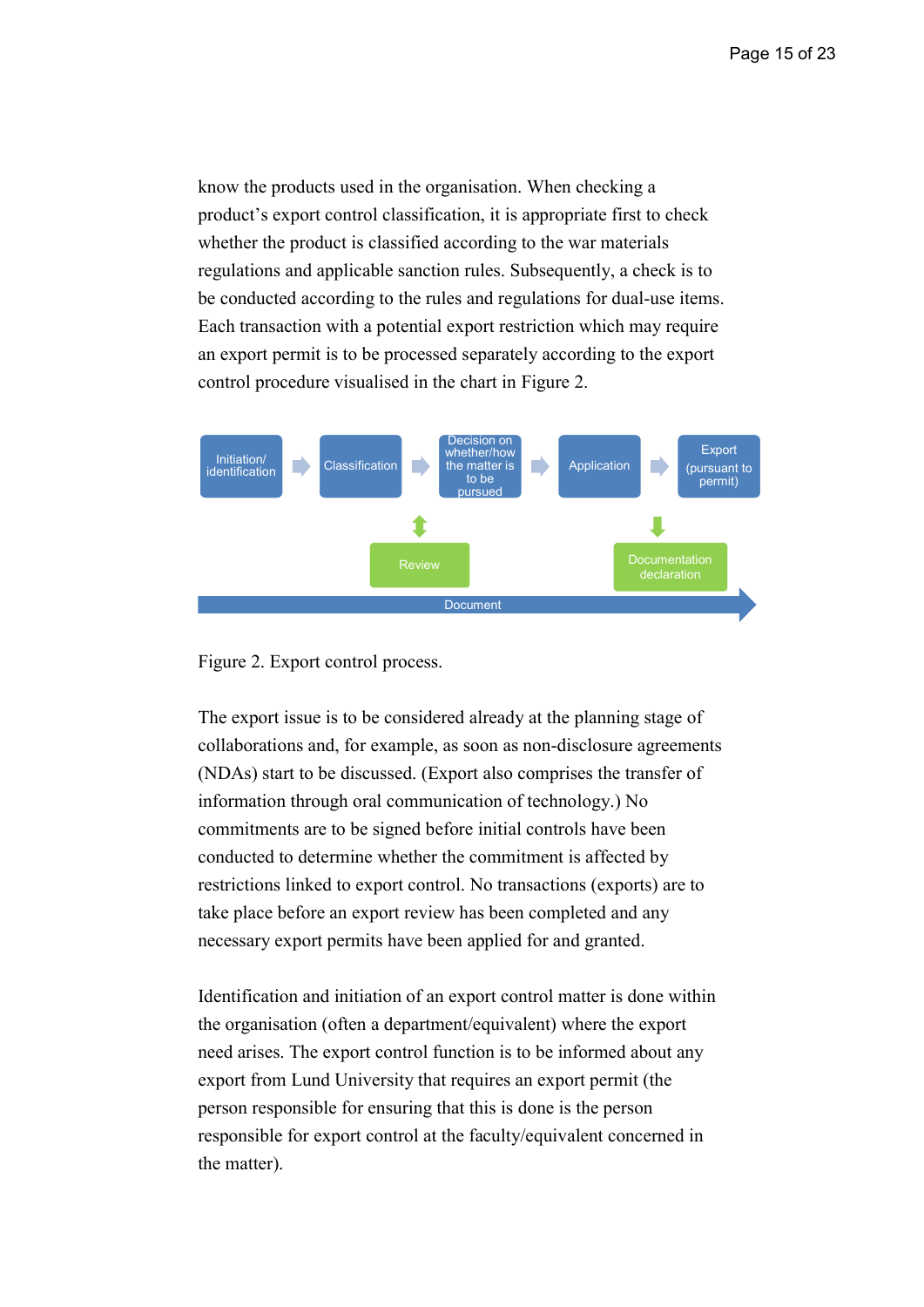Page 16 of 23

The researcher/teaching staff member responsible reports to the head of department/equivalent concerned about the need regarding export control for the projects, courses, collaborations, work and supervision for which they are responsible. The researcher/teaching staff member responsible is also to communicate and ensure the information needed to investigate any export control issues; support is available in the form of a special checklist with questions to answer.

Export control matters are prepared by the researcher/teaching staff member responsible within the organisation (faculty/department/equivalent) where the exports are to take place, often with the support of locally appointed export control officers. The preparation comprises checks of the product classification and various checks according to a special checklist for export control. The head of department/equivalent is responsible for ensuring that export control matters are prepared and communicated to the export control manager. Prepared export control matters are reviewed where necessary by the export control function before a decision is taken as to whether the matter is to be pursued (the decision is taken by the export control manager).

The export control function assists the organisation with guidance on applying for export permits from the Inspectorate for Strategic Products (ISP) or the Radiation Safety Authority (SSM)<sup>3</sup>. The export control manager for the faculty/equivalent where the export is to take place decides whether to send a request for an advanced notification or permit application to the public authority concerned (ISP or SSM) in cases where the export permit is deemed to be required or cannot be excluded. A copy of the documents is to be shared with the export control function.

-

<sup>3</sup> For product category 0 (nuclear material, facilities and equipment) linked to nuclear substance control, we refer to Lund University's management system for radiation safety.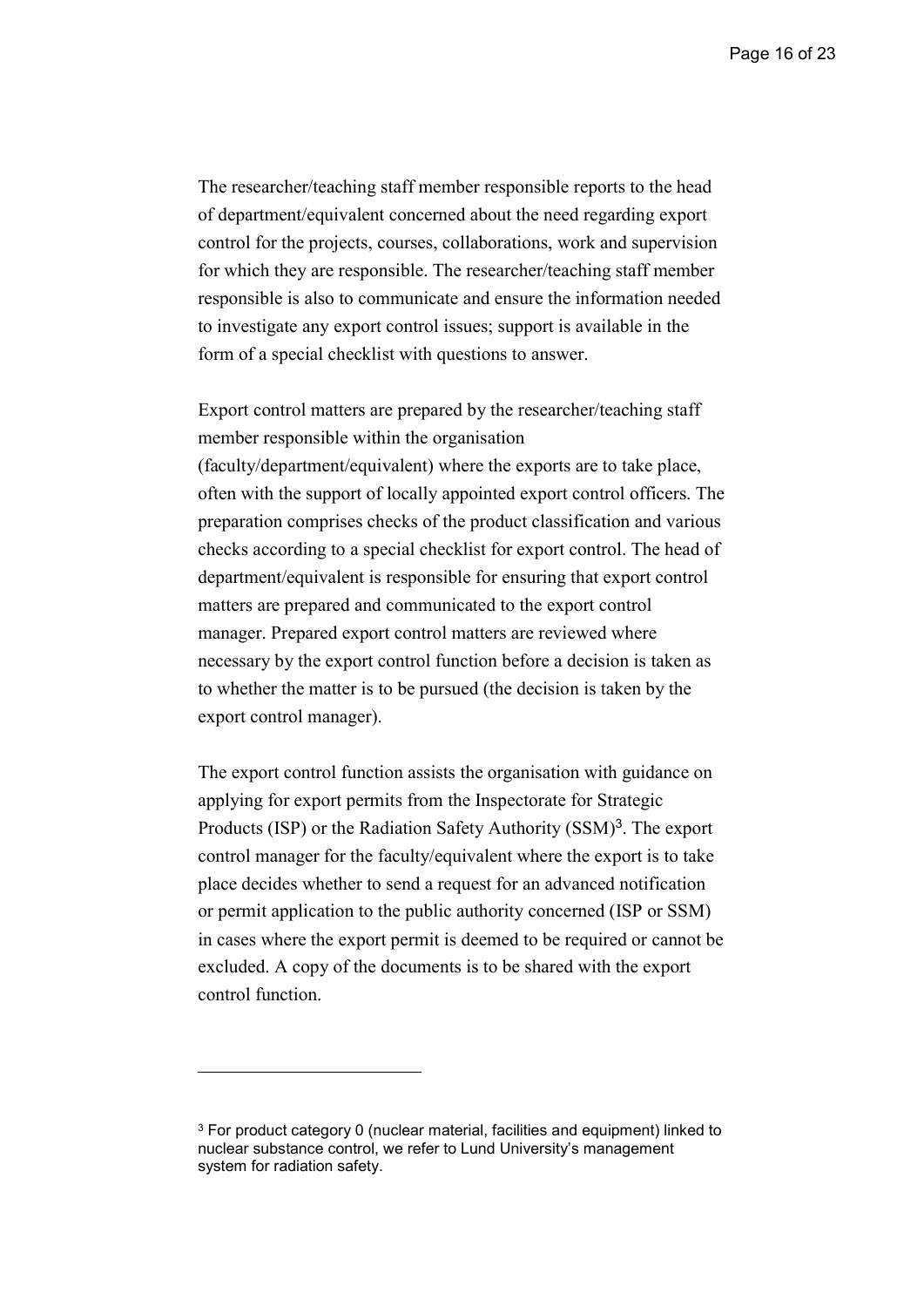Lund University reports annually to the ISP on its revenues from the sale of dual-use items. The export control manager (dean/equivalent) assists the export control function with documentation for the annual report. A description of the documentation required for the report and the date for submitting it, are to be made clear in the procedures established by the export control function. Any fees connected to the report are paid by the organisations concerned in the fee in question.

## 7. Review, revision, reporting and corrective measures

To ensure effective function, random checks of day-to-day compliance work are to be included, both of the entire internal compliance programme and of its parts, and through monitoring of the processing of export control matters from start to finish. The checks are to be documented and can lead to clarification or revision of the procedures if they lead to non-compliance. Smaller checks are conducted continuously by the export control function, while major checks and revisions are normally conducted by an external party.

In case of suspected or confirmed non-compliance in trade of dual-use items, the export control manager concerned (dean or equivalent) is to be notified. This person manages and investigates the matter together with the manager/head of department/equivalent responsible and with the support of the faculty's HR according to the procedure for dealing with negligence. The export control function is to be notified in cases of negligence regarding export control. The export control manager decides, in consultation with the manager/head of department/equivalent responsible, on corrective measures in cases where they are deemed necessary. Corrective measures aim to ensure that the internal compliance programme is adhered to and to remove any observed weaknesses in the programme. Suspected violations of legislation on the control of dual-use items and associated corrective measures are to be documented.

The export control function monitors developments in the field of export control that call for an update of the export control programme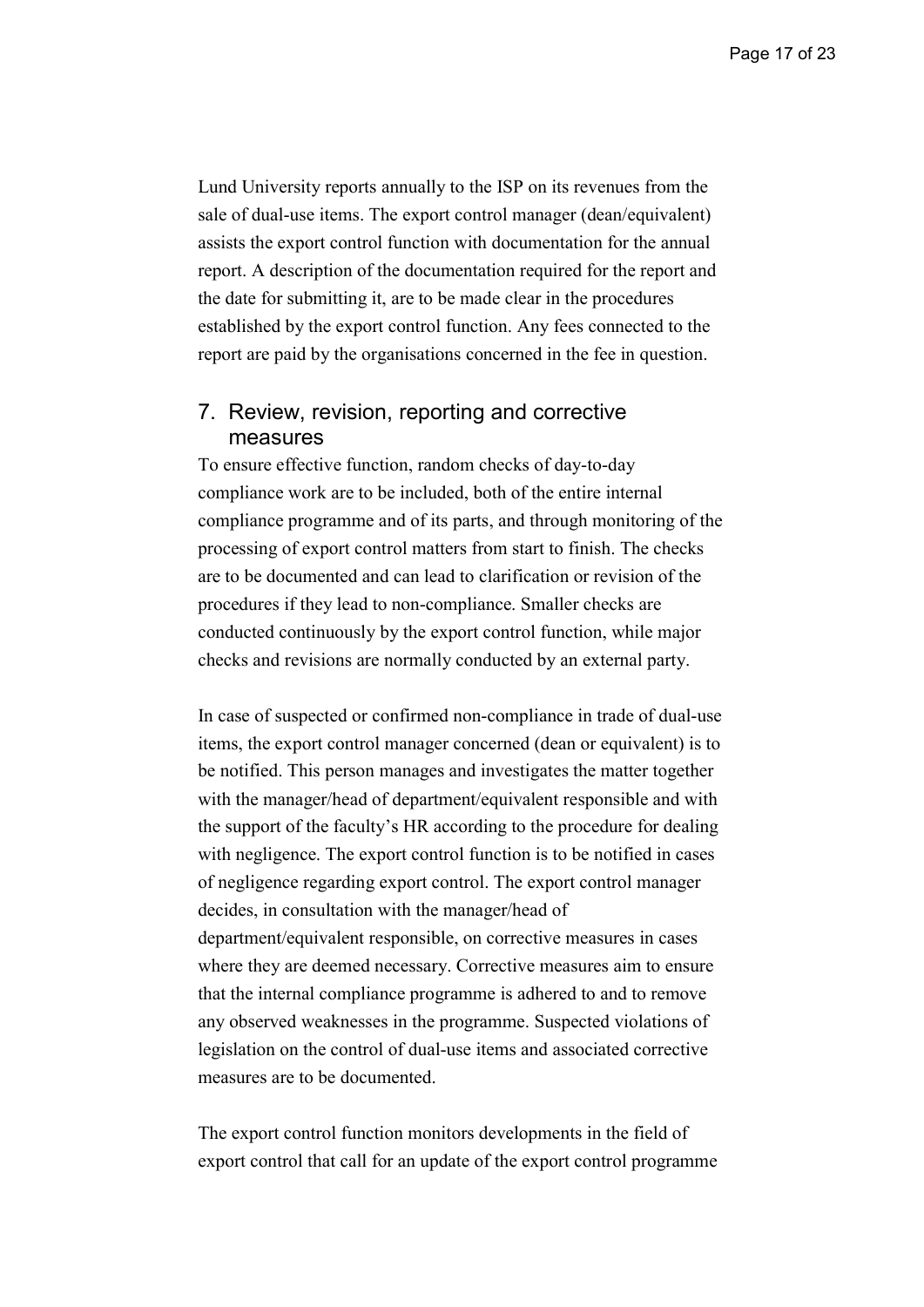and provides documentation and recommendations for any revisions to the vice-chancellor as required.

## 8. Registration and documentation

In the identification and continued preparation of export control matters, good documentation and archiving are to be ensured according to Lund University's records management plan. Formal contacts (exercise of public authority) with supervisory authorities linked to export control (ISP or SSM) are to be registered/logged. Registration of export control matters is done by the organisational unit (faculty/equivalent) concerned in the matter and the export control function is to be notified. In the case of initiated cases where it is observed early on that no export permit is required, a simplified documentation of the case can be completed locally at the organisational unit by the export control manager. Evaluation of information or its management in principle are not to be registered but processed separately.

The Legal and Record Management division can assist where necessary with support concerning registration and documentation.

## 9. Physical security and information security

Products subject to export restrictions such as dual-use items, which include software and technology, should be protected by appropriate security measures to prevent unauthorised access by employees, visitors, or other parties, so that the products cannot disappear, be stolen or exported without a valid export permit.

Measures which may be required could include various forms of physical security and information security, as well as the application of sanctions which may be aimed at people associated with certain countries or organisations. Examples of measures could be limited areas of access and entry and exit checks, as well as security measures for the safe storage of/access to software/technology in electronic form, such as antivirus checks, file encryption, verification chains,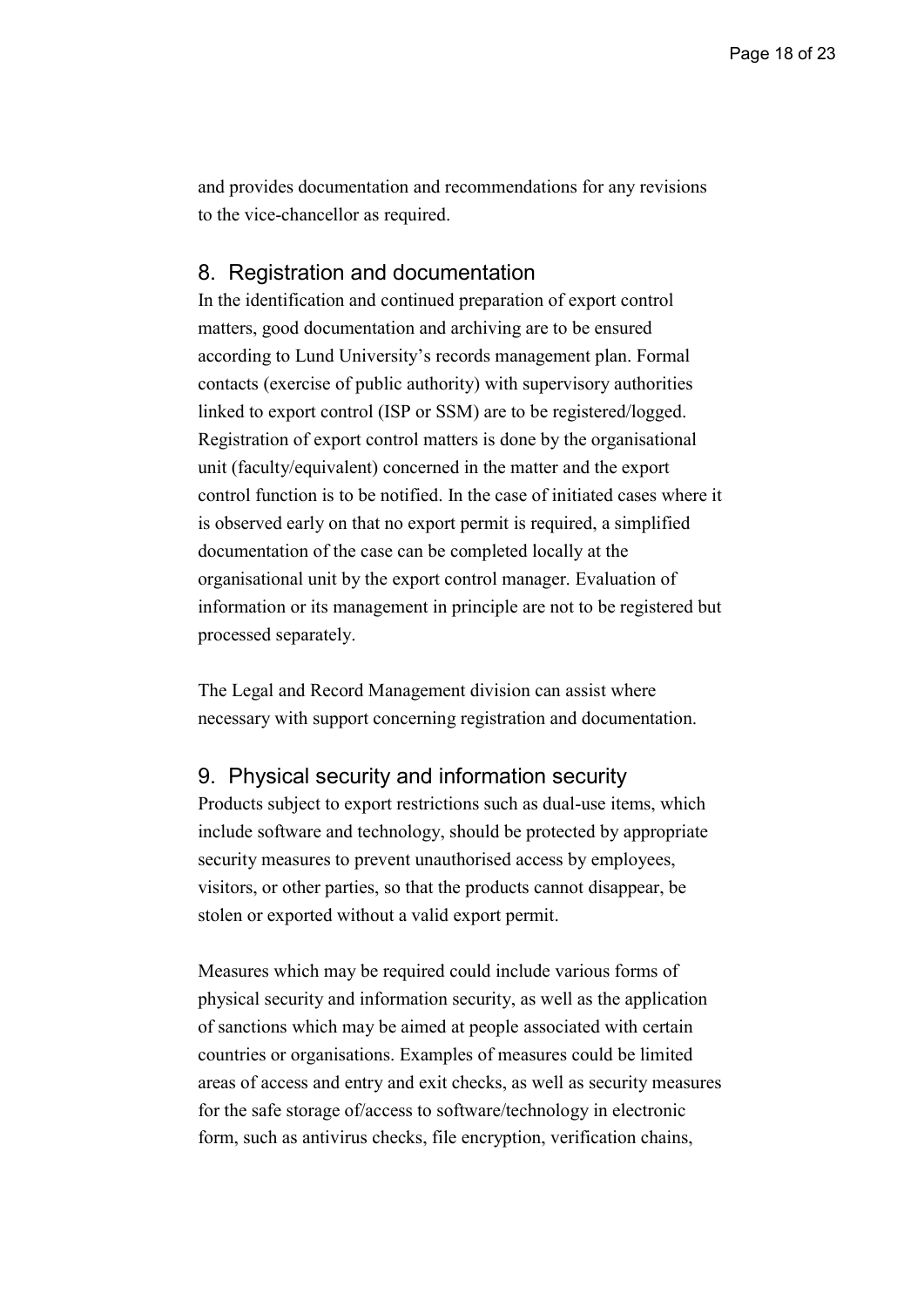access checks and firewalls. Protective measures for uploading of software and technology to cloud services or transfer via cloud services should also be taken into account.

The head of department/equivalent within the departments/equivalents that manage dual-use items (or other export-controlled products) are to assess which local security measures are required within their organisation. The assessment and implemented or planned measures are to be communicated to the export control manager and documented in writing and registered in compliance with Lund University's records management plan, and the export control function is to be informed.

In case of requests to disclose information in an official document, the usual confidentiality review is to be conducted pursuant to the Public Access to Information and Secrecy Act. Please contact the Legal Division at Legal and Record Management for support in this assessment.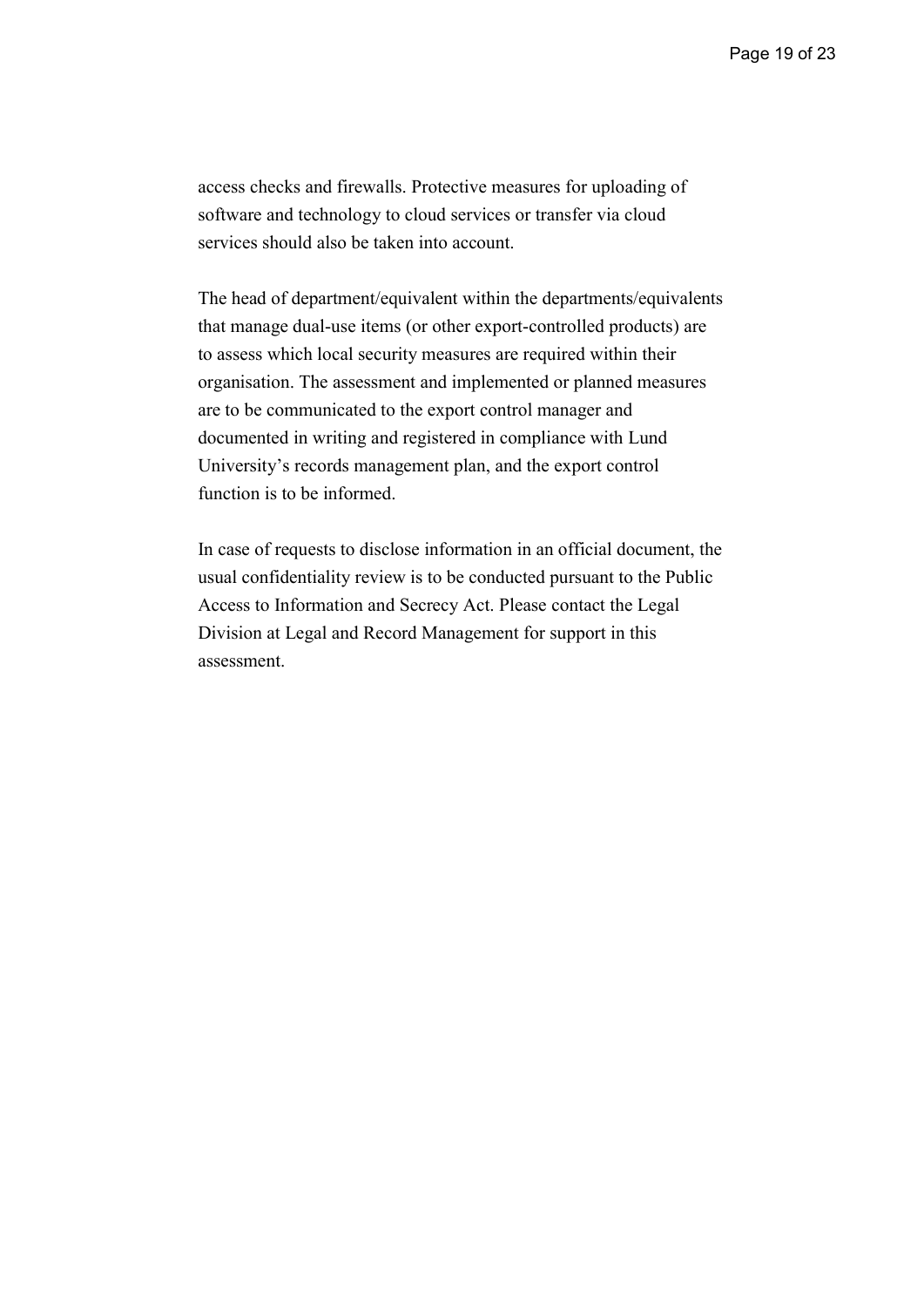## 10. Appendix – definitions and terms

| Basic research   | Experimental or theoretical work mainly<br>conducted to obtain new knowledge of the<br>fundamental principles of phenomena or<br>observable facts that does not have a<br>specific practical purpose or aim.                                                                                                                                                                                                                                                                         |
|------------------|--------------------------------------------------------------------------------------------------------------------------------------------------------------------------------------------------------------------------------------------------------------------------------------------------------------------------------------------------------------------------------------------------------------------------------------------------------------------------------------|
| Blacklisting     | Various types of block lists exist to impede<br>or prohibit individuals, organisations and<br>companies from dealing with goods and<br>technologies e.g. from the USA.                                                                                                                                                                                                                                                                                                               |
| <b>Brokering</b> | Negotiation or organisation of transactions<br>for the purchase, sale or delivery of dual-<br>use items from a third country to another<br>third country.                                                                                                                                                                                                                                                                                                                            |
| Control list     | List establishing which products are<br>subject to restrictions and are to undergo a<br>permit review before they can be sent<br>abroad.                                                                                                                                                                                                                                                                                                                                             |
| Dual-use items   | Dual-use items are strategic products<br>(including software and technology) that<br>are used in civil contexts but which have<br>properties that enable them also to have<br>military applications. Dual-use items are<br>also all goods that can be used both for<br>non-explosive purposes and to contribute<br>in some way to manufacturing nuclear<br>weapons and other nuclear charges (i.e.<br>that can be used to produce weapons of<br>mass destruction and their vectors). |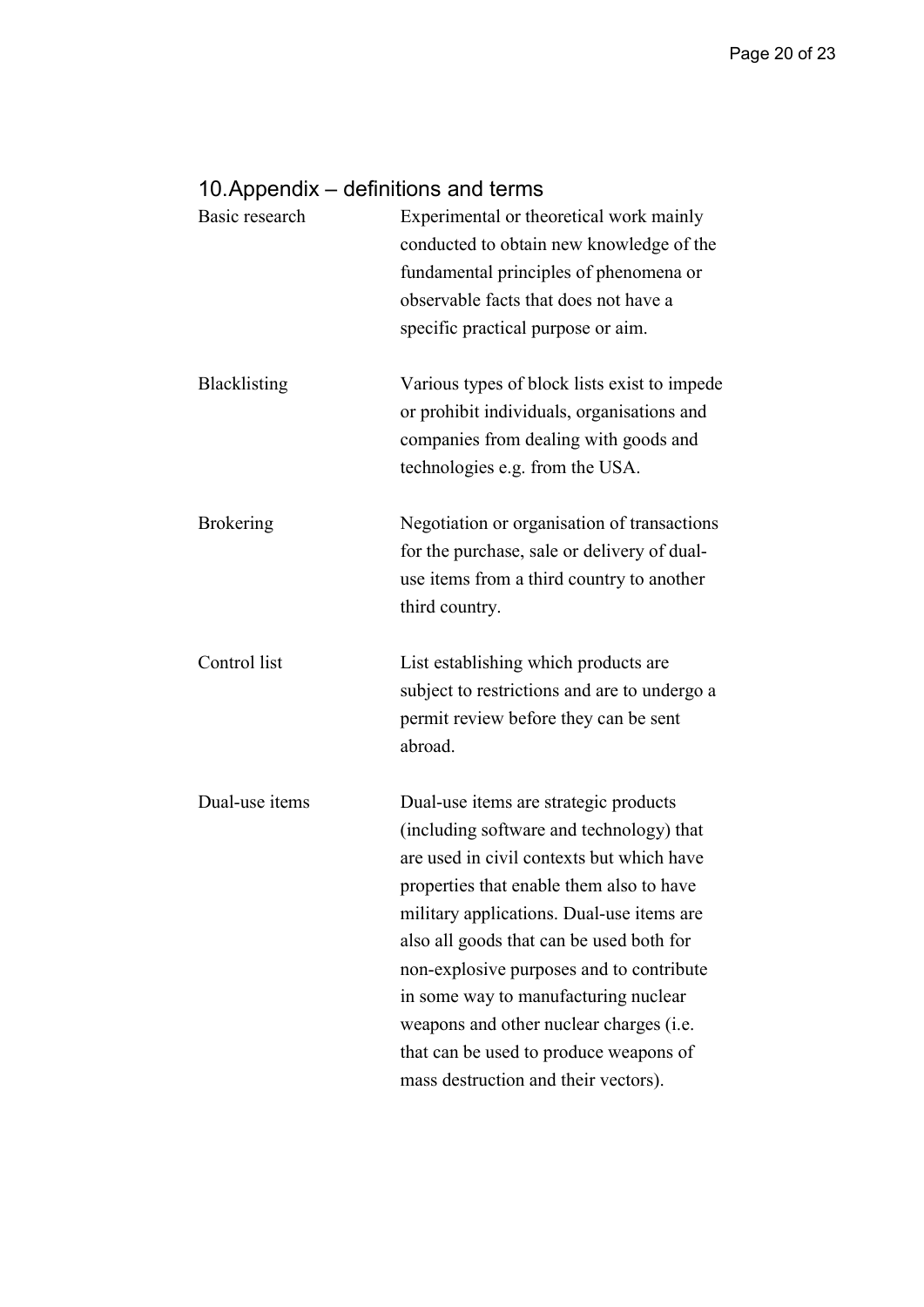| Embargo             | Ban on trade. An embargo may be limited                                |
|---------------------|------------------------------------------------------------------------|
|                     | to export of a certain product or apply to                             |
|                     | all exports to the country in question. A                              |
|                     | weapons embargo entails a prohibition                                  |
|                     | against exporting war materials to the                                 |
|                     | country in question.                                                   |
|                     |                                                                        |
| Export              | This refers to physical products leaving the                           |
|                     | EU customs area and the transfer of                                    |
|                     | software or technology via electronic                                  |
|                     | media, telefax or telephone. Oral transfer                             |
|                     | of sensitive information or bringing                                   |
|                     | documents, products or software in one's                               |
|                     | hand-luggage also counts as export.                                    |
|                     |                                                                        |
| Export control      | Control of exports to prevent strategically                            |
|                     | sensitive products from ending up in the                               |
|                     | wrong hands or being misused resulting in                              |
|                     | reduced national and international security.                           |
|                     |                                                                        |
|                     | Export control programme Summary of how the activities in the area     |
|                     | of export control are handled within the                               |
|                     | organisation/company.                                                  |
|                     |                                                                        |
|                     | Export-controlled product A product that is included on a control list |
|                     | and is thereby covered by export                                       |
|                     | restrictions.                                                          |
|                     |                                                                        |
| Export permit       | Permission to carry out an export of an                                |
|                     | export-controlled product.                                             |
|                     |                                                                        |
| Generally available | Refers to a technology or software that has                            |
|                     | been made available without restrictions to                            |
|                     | its further dissemination.                                             |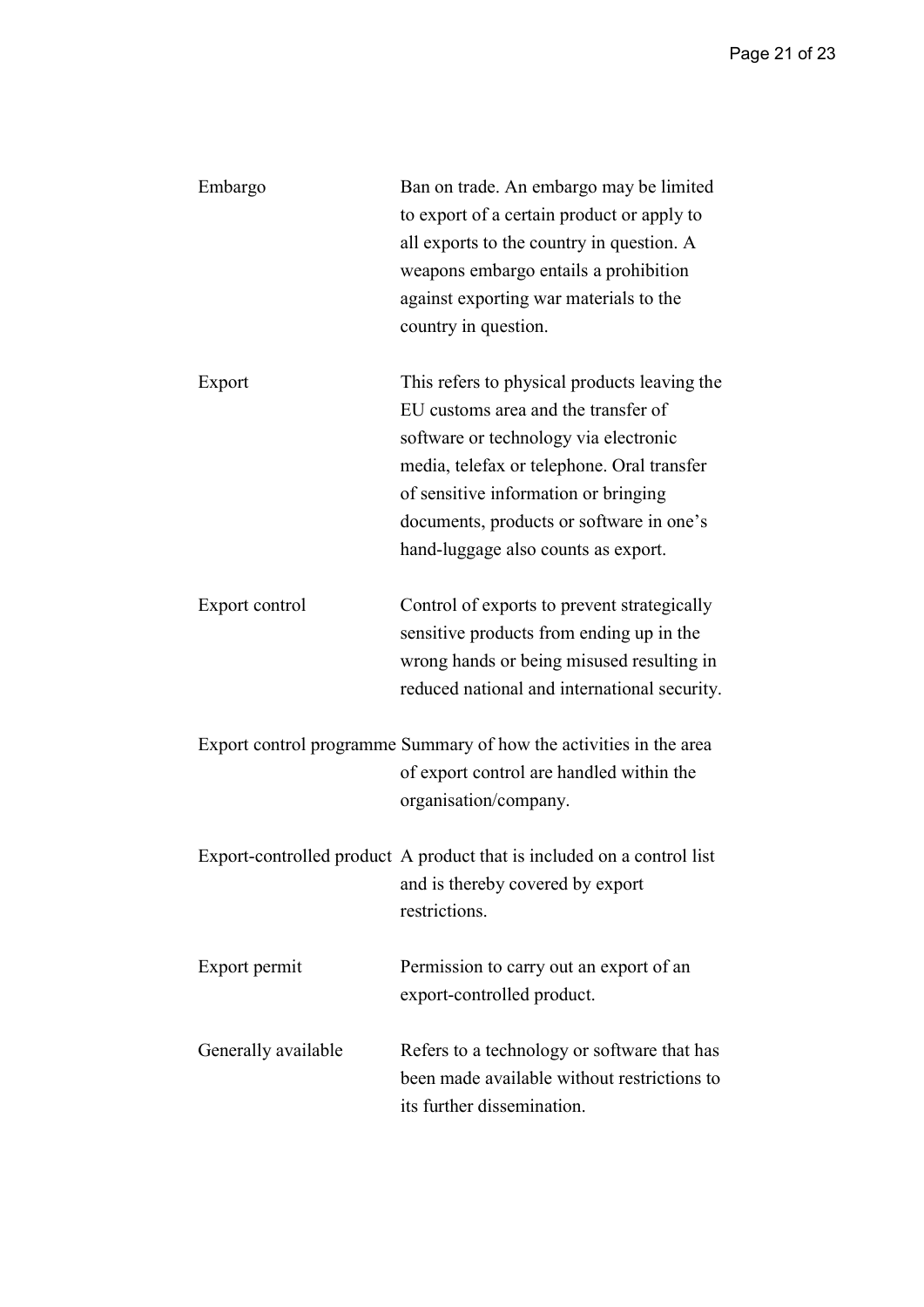| <b>ISP</b>             | The Inspectorate of Strategic Products        |
|------------------------|-----------------------------------------------|
|                        | (ISP) is a public authority with              |
|                        | assignments within Swedish foreign and        |
|                        | security policy. Its focus is on the control  |
|                        | and supervision of strategic products, the    |
|                        | management of targeted sanctions,             |
|                        | responsibility as the national authority for  |
|                        | the Chemical Weapons Convention and           |
|                        | international cooperation, support and        |
|                        | assistance within these areas.                |
|                        |                                               |
| Product classification | Determination of whether a product is to      |
|                        | be listed in a control list through           |
|                        | comparison of its properties with             |
|                        | properties described in control texts and     |
|                        | classification on this basis.                 |
|                        |                                               |
|                        |                                               |
| Sanction               | Limitations in trade freedom for a country,   |
|                        | a group or an individual through a            |
|                        | unilateral decision by a country or a         |
|                        | collective decision by several countries.     |
|                        | This is done because the countries wish to    |
|                        | affect the behaviour of the sanctioned        |
|                        | country, group or individual through          |
|                        | various economic and political measures.      |
|                        |                                               |
| <b>SSM</b>             | The Swedish Radiation Safety Authority        |
|                        | (Swedish abbreviation SSM) is a public        |
|                        | authority with overall responsibility in the  |
|                        | areas of radiation safety, nuclear safety and |
|                        | nuclear non-proliferation.                    |
| Technical support      | Technology regarding war materials.           |